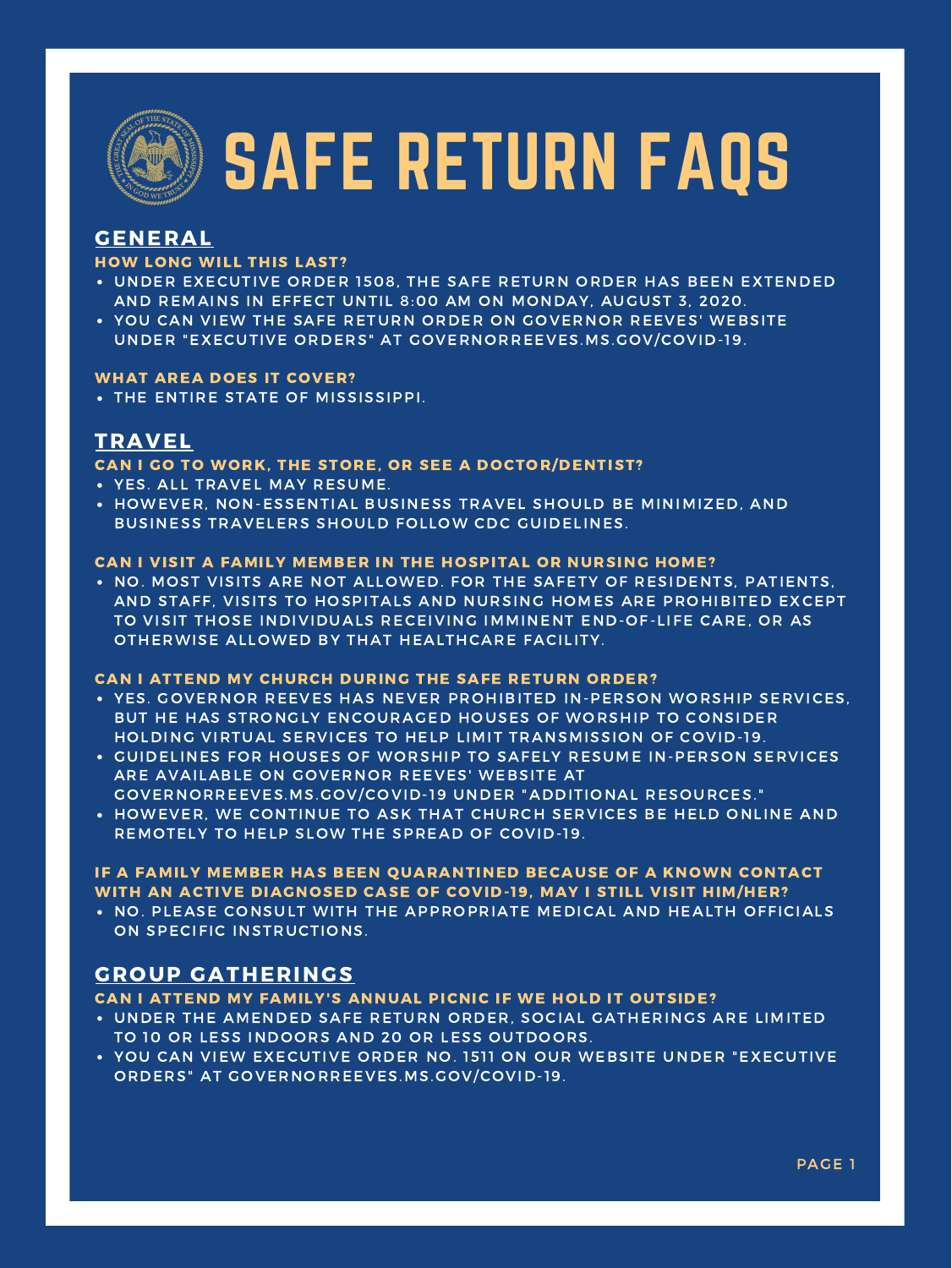- YES. INDOOR AND OUTDOOR ARENAS ARE ALLOWED TO OPEN FOLLOWING THE SAME GUIDELINES AS RECEPTION HALLS AND CONFERENCE CENTERS IN EXECUTIVE ORDER 1492.
- . SEATING IS LIMITED TO 25% CAPACITY WITH STRICT SOCIAL DISTANCING.
- YES. RECEPTION HALLS AND CONFERENCE CENTERS ARE ALLOWED TO OPEN TO HOST SEATED EVENTS FOLLOWING THE GUIDELINES IN EXECUTIVE ORDER 1492.
- . SEATING IS LIMITED TO 25% CAPACITY WITH STRICT SOCIAL DISTANCING.
- FOOD SERVICES MUST FOLLOW THE SAME GUIDELINES FOR RESTAURANTS UNDER EXECUTIVE ORDER 1478.

- . NONE. ALL BUSINESSES AND NONPROFITS OPERATING WITHIN MISSISSIPPI ARE ALLOWED TO OPEN FOLLOWING GUIDELINES TO MINIMIZE PERSON-TO-PERSON INTERACTIONS AND TRANSMISSION OF COVID-19.
- NO MORE THAN 50% CAPACITY IN A STORE AT ONE TIME TO ENSURE SOCIAL DISTANCING PROTOCOLS.

. NO. BUSINESSES ARE NOT REQUIRED TO TAKE THE TEMPERATURE OF CUSTOMERS BEFORE THEY ENTER THE STORE.

YES. THERE MUST BE AT LEAST 12 FEET DISTANCE BETWEEN THE MUSICIANS AND CUSTOMERS, FOLLOWING SOCIAL DISTANCING GUIDELINES.

- THE SAFE RETURN ORDER DOES NOT CHANGE THE LIMITATIONS ON IN-HOUSE DINING IN RESTAURANTS.
- THE ENTIRE RESTAURANT AND BAR MUST BE DEEP-CLEANED, DISINFECTED, AND SANITIZED BEFORE YOU CAN RESUME IN-HOUSE DINING SERVICES. ONCE OPEN, ONLY 50% CAPACITY WILL BE ALLOWED.
- YOU CAN VIEW THE FULL REQUIREMENTS UNDER EXECUTIVE ORDER 1478 ON GOVERNOR REEVES' WEBSITE AT GOVERNORREEVES.MS.GOV/COVID-19.

- YES. BARS CAN ONLY SELL ALCOHOL TO SEATED CUSTOMERS, AND NO ALCOHOL CAN BE SOLD AT RESTAURANTS OR BARS AFTER 11:00 PM UNTIL 7:00 AM.
- **SOCIAL DISTANCING MEASURES, SUCH AS LIMITING TO 50% CAPACITY, UPDATING** FLOOR PLANS TO ENSURE 6 FEET DISTANCE BETWEEN GROUPS, AND LIMITING TO 6 PEOPLE PER TABLE, REMAIN IN EFFECT.

## GROUP GATHERINGS (CONT.)

### ARE RECEPTION HALLS AND CONFERENCE CENTERS OPEN?

#### ARE INDOOR AND OUTDOOR ARENAS OPEN?

## BUSINESS OPERATIONS

#### WHAT BUSINESSES REMAIN CLOSED?

### DO I NEED TO TAKE TEMPERATURES FOR EACH CUSTOMER WHO COMES TO MY BUSINESS?

### RESTAURANTS & BARS

#### CAN I HAVE LIVE MUSIC PERFORMANCES AT MY RESTAURANT?

#### WHAT ARE THE LIMITATIONS ON IN-HOUSE DINING SERVICES?

#### CAN I OPEN MY BAR UNDER THE AMENDED SAFE RETURN ORDER?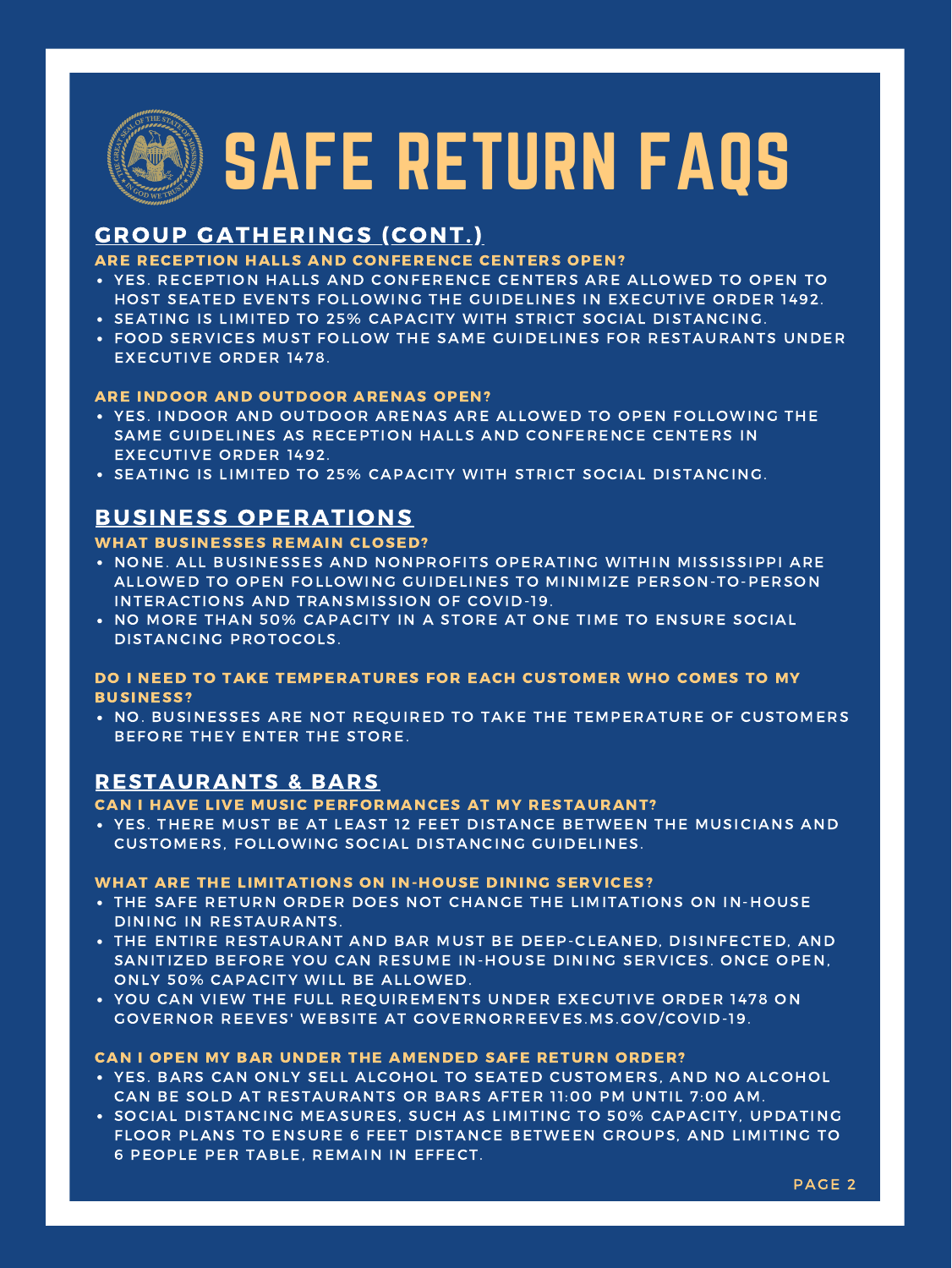- UNDER EXECUTIVE ORDER 1478, RESTAURANTS MUST PROVIDE A FACE COVERING, SUCH AS A CLOTH MASK, TO EVERY EMPLOYEE WHO COMES IN DIRECT CONTACT WITH CUSTOMERS. EMPLOYEES ARE REQUIRED TO WEAR THAT MASK WHILE ON DUTY AND CLEAN OR REPLACE IT DAILY.
- YOU CAN VIEW THE FULL LIST OF EMPLOYEE PROTECTIONS FROM COVID-19 IN EXECUTIVE ORDER 1478 AT GOVERNOR REEVES' WEBSITE UNDER "EXECUTIVE ORDERS" AT GOVERNORREEVES.MS.GOV/COVID-19.

- UNDER EXECUTIVE ORDER 1478, PARTY SIZES AT RESTAURANTS ARE LIMITED TO A MAXIMUM OF 6 CUSTOMERS PER TABLE.
- WE STRONGLY ENCOURAGE PEOPLE TO TAKE ADVANTAGE OF ANY TECHNOLOGY IMPLEMENTED BY RESTAURANTS TO LIMIT PERSON-TO-PERSON CONTACT, SUCH AS MOBILE/ONLINE RESERVATIONS AND TEXT UPON ARRIVAL.

- YES. UNDER EXECUTIVE ORDER NO. 1496, RESTAURANTS AND BARS ARE ALLOWED TO REMAIN OPEN PAST 10:00 PM.
- UNDER EXECUTIVE ORDER NO. 1511, NO ALCOHOL CAN BE SOLD AT RESTAURANTS OR BARS AFTER 11:00 PM UNTIL 7:00 AM.

- YES. HEALTHCARE PROFESSIONALS, INCLUDING DENTISTS, AND HEALTHCARE FACILITIES MAY PERFORM ALL NON-EMERGENT, ELECTIVE MEDICAL AND DENTAL PROCEDURES AND SURGERIES.
- UNDER EXECUTIVE ORDER NO. 1508, HEALTHCARE FACILITIES MUST RESERVE 10% OF THEIR HOSPITAL CAPACITY FOR TREATMENT OF COVID-19 PATIENTS.
- ALL PATIENTS MUST BE SCREENED FOR COVID-19 PRIOR TO THE PROCEDURE OR SURGERY.

- YES. FITNESS AND EXERCISE GYMS ARE ALLOWED TO OPEN FOLLOWING THE GUIDELINES IN EXECUTIVE ORDER 1480 WITH STRICT SOCIAL DISTANCING AND CAPACITY GUIDELINES.
- YOU CAN VIEW THE FULL LIST OF REQUIREMENTS IN THE EXECUTIVE ORDER AT GOVERNORREEVES.MS.GOV/COVID-19.

## RESTAURANTS & BARS (CONT.)

I'M CONCERNED ABOUT GOING BACK TO WORK FOR A RESTAURANT SINCE I'LL BE IN CLOSE CONTACT WITH CUSTOMERS. IS MY EMPLOYER GOING TO PROVIDE ANY PROTECTIONS FOR EMPLOYEES?

### IT'S MY GRANDMOTHER'S BIRTHDAY. CAN MY WHOLE FAMILY GO OUT TO DINNER TO CELEBRATE?

#### CAN MY RESTAURANT REMAIN OPEN AFTER 10:00 PM TO CONTINUE SERVING CUSTOMERS?

## HEALTHCARE

#### CAN I SCHEDULE ELECTIVE MEDICAL AND DENTAL PROCEDURES?

## PERSONAL CARE

#### CAN I EXERCISE OR WORK OUT?

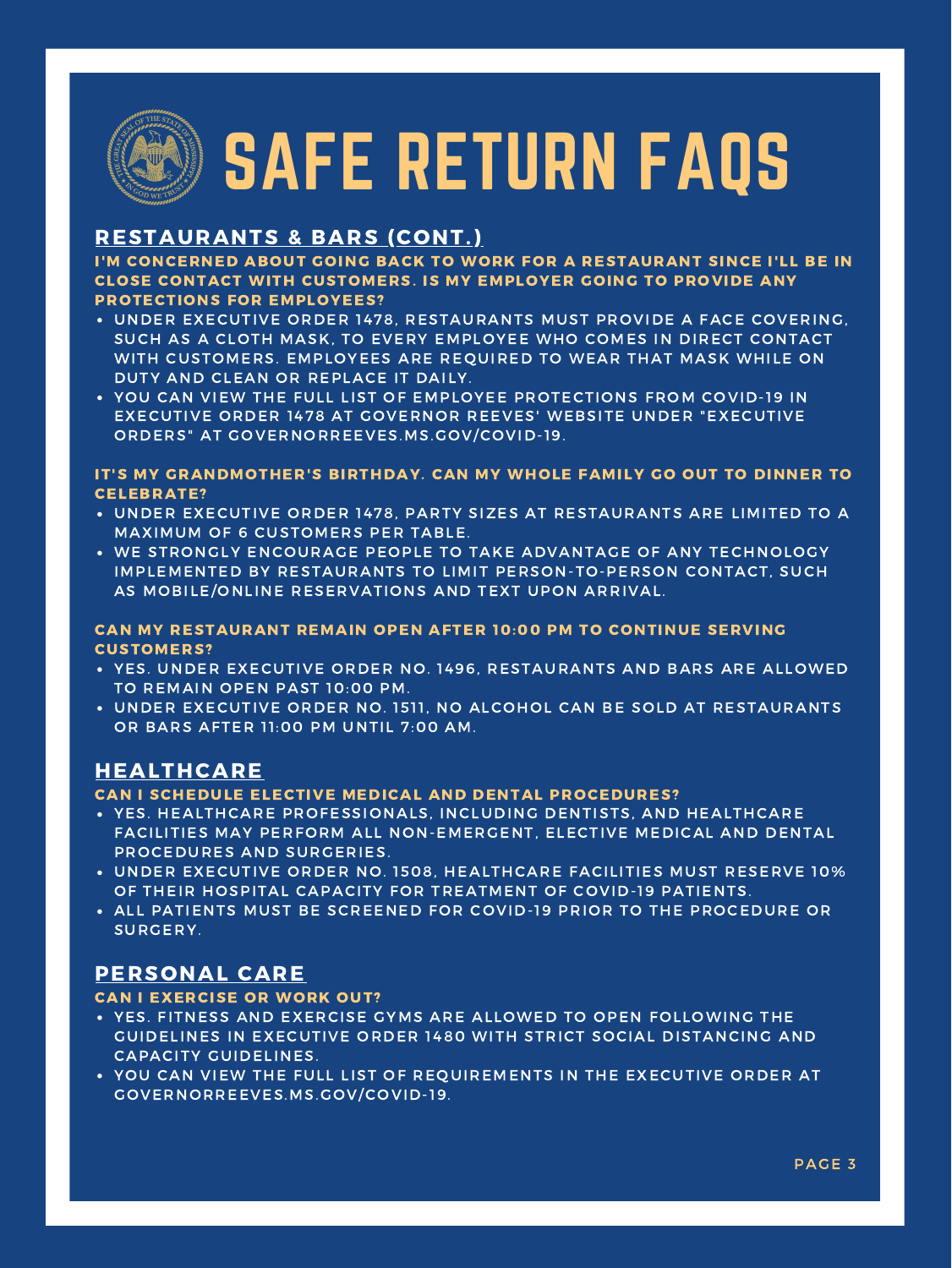PAGE 4

YES. TATTOO PARLORS, INCLUDING BODY PIERCING, ARE ALLOWED TO OPEN FOLLOWING THE GUIDELINES IN EXECUTIVE ORDER 1486.

- YES. SALONS AND BARBERSHOPS ARE ALLOWED TO OPEN FOLLOWING THE GUIDELINES IN EXECUTIVE ORDER 1480 WITH STRICT SOCIAL DISTANCING.
- SALONS INCLUDE HAIR SALONS, NAIL SALONS, SPAS, AND MASSAGE THERAPY.
- YOU CAN VIEW THE FULL LIST OF REQUIREMENTS IN THE EXECUTIVE ORDER ON GOVERNOR REEVES' WEBSITE AT GOVERNORREEVES.MS.GOV/COVID-19.

- YES. SPORTS COMPLEXES AND MULTI-FIELD FACILITIES ARE ALLOWED TO HOST PRACTICES, GAMES AND TOURNAMENTS, FOLLOWING THE GUIDELINES IN EXECUTIVE ORDER 1491.
- THE NUMBER OF PLAYERS, COACHES, AND FANS AT A FIELD IS LIMITED TO NO MORE THAN 100, WHILE FOLLOWING SOCIAL DISTANCING TO THE FULLEST EXTENT POSSIBLE.

- YES. STATE, MUNICIPAL, AND PRIVATE PARKS MAY OPEN TO THE PUBLIC FOR OUTDOOR RECREATIONAL ACTIVITIES, FOLLOWING GUIDELINES FROM THE MISSISSIPPI DEPARTMENT OF WILDLIFE, FISHERIES, AND PARKS OR LOCAL AUTHORITIES.
- WALKING TRAILS REMAIN OPEN SUBJECT TO LOCAL AUTHORITY.

YES. POOLS MAY OPEN 24 HOURS A DAY WITH SOCIAL DISTANCING, LIMITING TO 50% OF CAPACITY OF THE POOL AREA, AND FOLLOWING ANY LOCAL OR PRIVATE RESTRICTIONS.

YES. OUTDOOR PLACES OF AMUSEMENT, SUCH AS AMUSEMENT PARKS AND RIDES, WATER PARKS, GO-KART TRACKS, MINI GOLF, AND PLAYGROUNDS ARE ALLOWED TO OPEN FOLLOWING THE GUIDELINES IN EXECUTIVE ORDER 1487, INCLUDING LIMITING CUSTOMERS TO 50% CAPACITY AND STRICT SOCIAL DISTANCING.

- YES. RECREATIONAL BOATING WITH APPROPRIATE SOCIAL DISTANCING TO THE EXTENT POSSIBLE INSIDE THE BOAT IS PERMITTED.
- THE NUMBER OF PERSONS IN THE BOAT ARE LIMITED TO THE GREATER OF TWO OCCUPANTS OR 50% OF THE OCCUPANCY LIMIT OF ALL MULTI-PERSON BOATS.

## PERSONAL CARE (CONT.)

#### CAN I GET A TATTOO?

#### CAN I GET MY HAIR AND NAILS DONE?

## OUTDOOR RECREATION

#### CAN MY KIDS PLAY IN A BASEBALL TOURNAMENT?

#### ARE STATE PARKS OPEN?

#### CAN I GO TO MY NEIGHBORHOOD POOL?

#### CAN I GO TO THE WATER PARK?

#### CAN I GO FOR A BOAT RIDE?